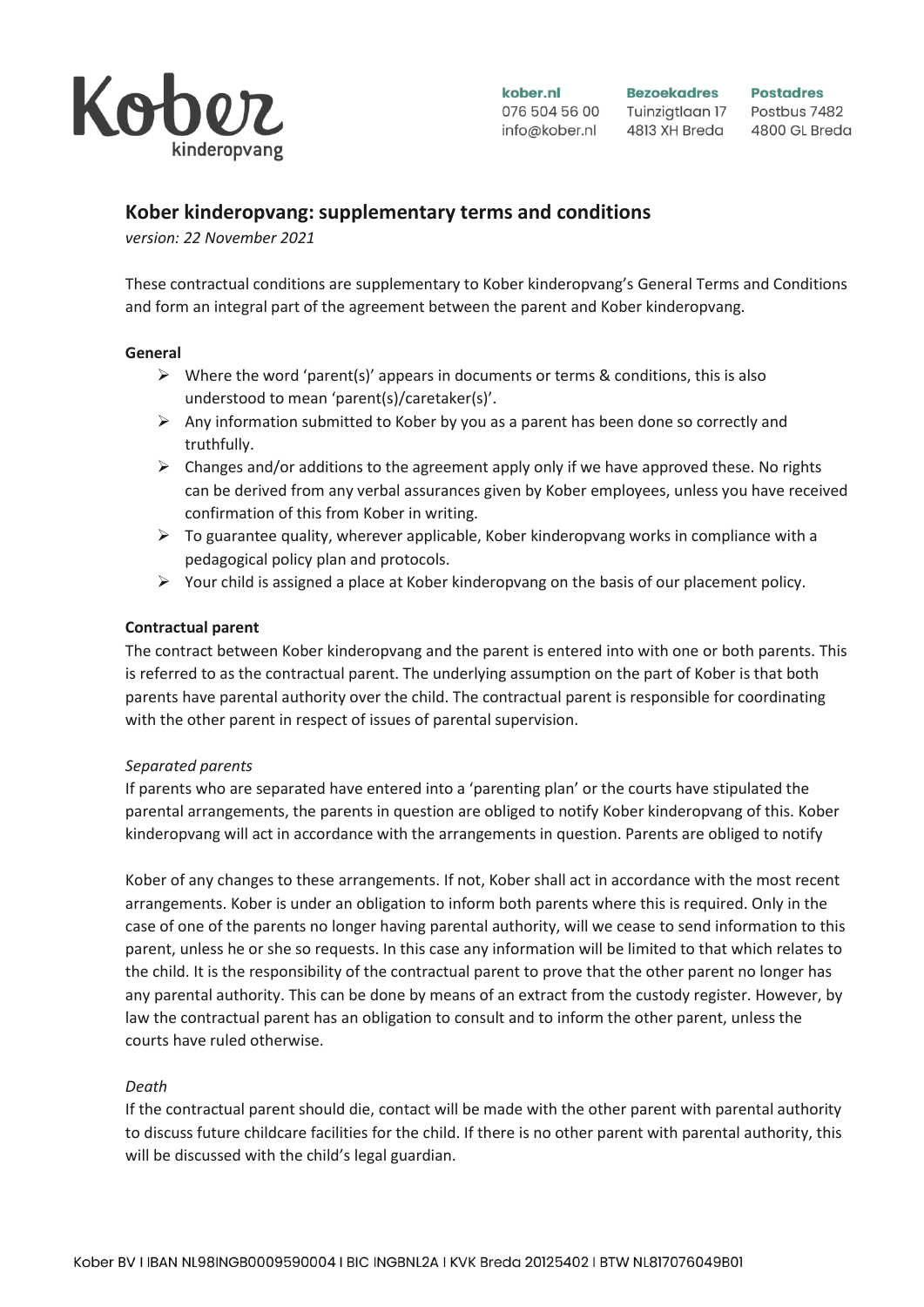

## **Child independence contract**

At Kober we work with a so-called 'child independence contract' when children reach an age when they can exercise a greater degree of independence. We shall consider each child individually and the level of responsibility a child can assume. Of course, we will discuss with you and your child which responsibilities can be assumed as part of this greater independence. Anything we agree with you will be set out in a document outlining these arrangements (Onze afspraken). We will sign this document jointly and we will also ensure that your child is made aware of the obligations that go with these new responsibilities.

This procedure is monitored via our internal audit and via the incident register. If, in practice, it appears there are risks associated with this procedure, the procedure will be modified. We believe the procedure should be based on pedagogic principles, but on legal ones too. For example, if it is decided your child can play outside, we will make arrangements about having visual contact with the child. Once your child is outside this visual contact, Kober cannot be held legally responsible for your child.

## **Child daycare package**

If a client starts during the calendar year, the holiday entitlement is calculated on a pro rata basis. Rounding off is applied in the client's favour. Thus 4.3 days of holiday becomes 5 days of holiday.

#### **Municipal assistance**

Do you have a contract in which you are eligible for municipal assistance, such as sole provider support (reductieregeling) or a discount scheme (reductieregeling) and the municipality decides not to renew this support? In this case your contract will expire. At this point you will receive a new contract on the basis of the standard rates.

In order to take advantage of the support, in some cases we are obliged to ask for an annual financial statement. If you are unable to provide this, your contract will be terminated.

## **Cancellation, termination and deregistration**

Both Kober kinderopvang and the parent can cancel or terminate the contract, either in part or in full. This can only be done for the total number of hours of the day (or part of the day) in question, so not for a portion of these hours for that (part of the) day.

Cancellation or termination can only be requested in writing via serviceteam@kober.nl. The date on which notice of cancellation or termination is received is decisive. A period of notice of one month applies at all times. This also applies to partial termination. You can terminate the contract on any day of the month. The last day of the contract is always a contract day. Kober does not refund any money with respect to additional services / days / parts of days unless this has otherwise been set out in our policy.

Kober kinderopvang charges a cancellation fee if you cancel (part of) the agreement within 1 month prior to the agreed date of commencement. Our charges are in line with the following rates:

- Cancellation no later than 1 month prior to the date of commencement: free of charge.
- Cancellation between 1 month and 15 days prior to the date of commencement: half the agreed monthly payment.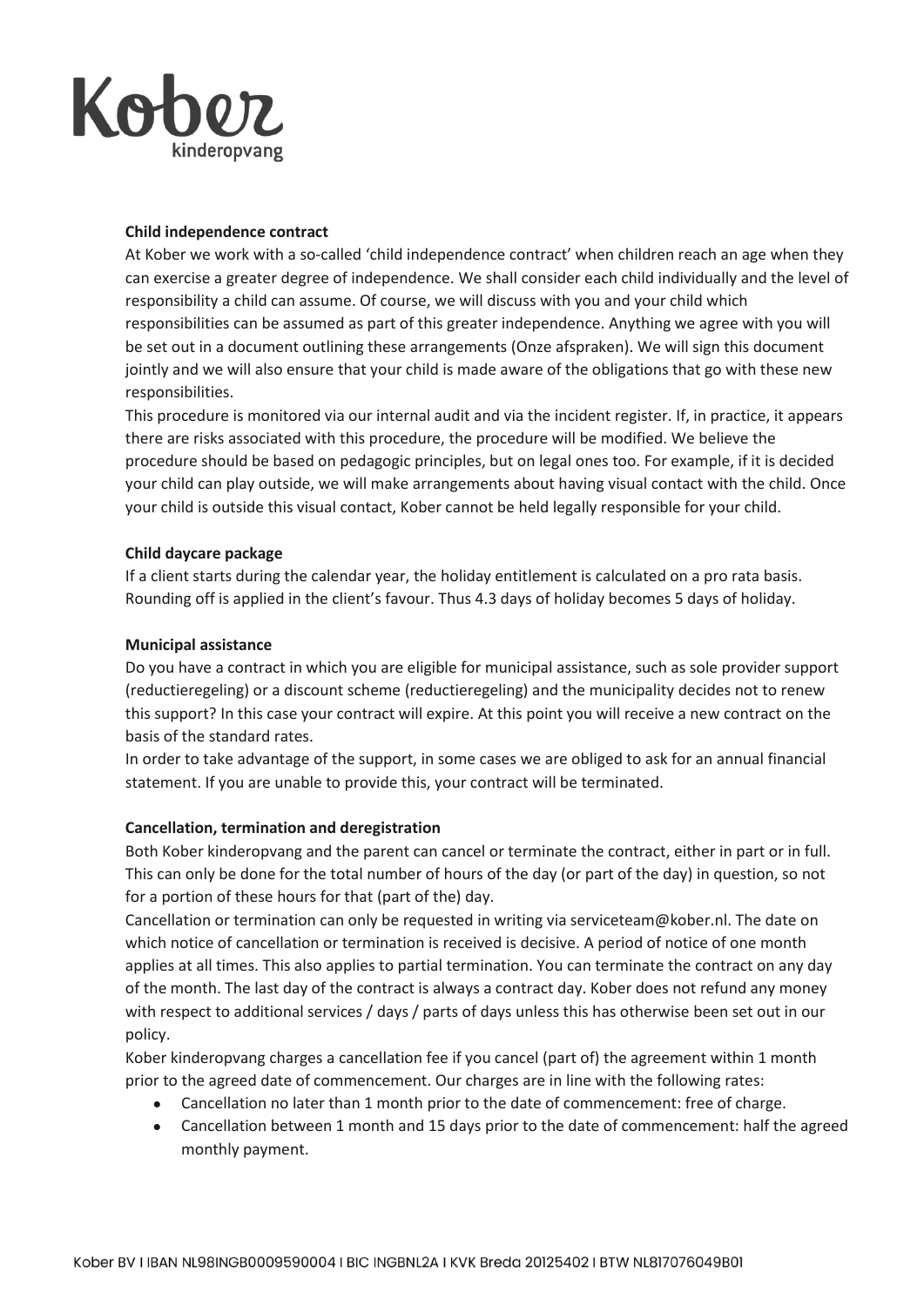

• Cancellation within 15 days prior to the date of commencement: The full agreed monthly payment.

If a client has cancelled for a contract day, but still wishes to make use of childcare on that day, the client must request the day in question in accordance with the rules for using a credit. Child daycare can then be used if the 'Childcare Professional to Child Ratio' (Beroepkracht-Kind-Ratio) permits it.

## **Rates**

We set our rates and our products on an annual basis. These can be found on our list of rates. We will notify parents in writing about rates for the new year. These can also be found on our website.

Our rates are indexed each year on the basis of the consumer price index, changes in statutory regulations, collective agreements in the childcare sector, pension contributions, taxes and social contributions. Price adjustments are submitted to the central parents' committee (Centrale Oudercommissie) for advice.

The rates published by Kober kinderopvang do not include any legally imposed VAT rates, unless otherwise specified.

#### **Invoicing**

Invoicing of nursery care, childcare and out-of-school care is made on the basis of advance payment. You will receive your invoice for the following month of childcare on or around the 20th of the preceding month.

Invoicing for stay-in-school (overblijven) is on the basis of the actual number of after-hours care. In this case you will be invoiced retrospectively. You will receive your invoice for the preceding month of childcare on or around the 20th of the month.

In the case of advance invoicing, we charge annual costs in 12 equal monthly instalments. This is regardless of the number of actual care days you have taken in any month. You are always subject to pay the invoice, even if you have not made any use of your child's place or additional services. If you terminate prematurely, you are required to settle the difference between the actual number of hours of childcare taken (at the moment the contract is terminated) and the average number of hours of childcare per month which have been invoiced. The same applies to Kober: if more hours of childcare have been invoiced than have actually been taken up to the moment of termination, Kober is required to refund the difference.

**Terms and conditions of payment** (nursery care, childcare and out-of-school care)

1. For every childcare place made available by Kober kinderopvang the contractual parent is charged a monthly fee as specified in the most recently published and current price list, available on request from Kober kinderopvang. The amount specified is payable at all times, regardless of whether the childcare place is taken or not.